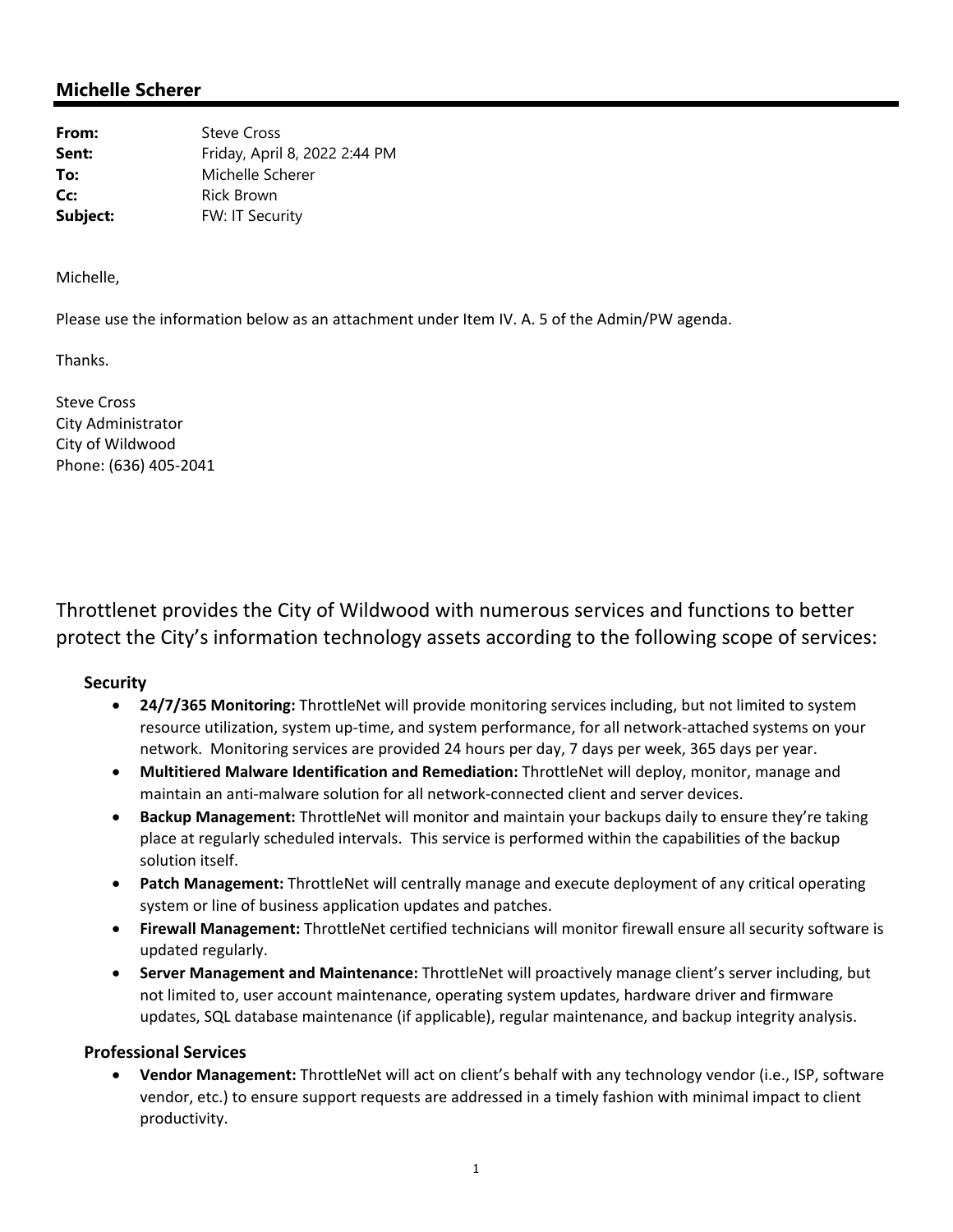- **Network Documentation:** ThrottleNet engineers will document all aspects of your network. This information is then housed in a secure, encrypted cloud-based documentation platform known as IT Glue.
- **Voice and Data Audits:** ThrottleNet will conduct a voice and data audit at a minimum of once per year to ensure you are utilizing the latest data/telco technology.
- **Procurement:** ThrottleNet's procurement services are available to all clients. ThrottleNet works with all major technology companies including, but not limited to Dell, HP and Apple.
- **Technology Consulting:** ThrottleNet will provide ongoing consulting as it relates to network and security needs and requirements (See Dedicated VCIO for details).
- **Technology Budget Planning:** ThrottleNet will assist in creating an annual technology budget based on the identified needs of the client.
- **Project Management:** ThrottleNet will manage all I.T. related projects recommended by your VCIO as well as any requested by the client.

## **Support**

- **Unlimited Remote Support:** Support is available during normal business hours by desktop calling card, email, phone or our website with all ThrottleNet support technicians located at our headquarters in St. Louis Headquarters.
- **Unlimited Onsite Support:** In the event ThrottleNet is unable to resolve any issue remotely, we will dispatch one of our highly trained network engineers to your location to further troubleshoot and resolve the problem.
- **Monthly Proactive Site Visit\*:** Throttlenet agrees to perform a monthly proactive site visit for networks of ten (10) users or more. This proactive site visit is specific to network related maintenance tasks and shall not be used for excluded services as outlined in Exhibit A Section 3. The monthly proactive site visit shall not exceed two (2) hours and must be used in two (2) hour increments by the end of each month. Unused hours do not accumulate and/or roll over.
- **Customer Portal:** ThrottleNet will provide a web accessible portal allowing customers to view pending tickets, make payments online and view project status (if applicable)
- **Preferred Labor Rate for Out of Scope Projects and Support:** All Managed Network Core clients will receive a discounted rate for any out of scope projects or support (if required).
- **Application Support:** ThrottleNet will update and assist in supporting any third party applications used by the client (additional information may be required and limitations may apply)

# **Consulting**

- **Dedicated VCIO (Virtual Chief Information Officer):** For networks of ten (10) users or more, ThrottleNet will assign a dedicated VCIO for the purposes of providing ongoing technology consulting, strategic planning, budget creation and more.
- **Network Security Analysis and Review:** ThrottleNet will conduct regular network security analysis and will review all findings upon completion accompanied by any recommendations.
- **Quarterly Technology Reporting Review and Strategic Planning:** ThrottleNet's VCIO will meet with the client on a quarterly basis to provide reports on the prior three months network activity, ticketing, virus mitigation and more.
- **Security Awareness Training:** ThrottleNet will provide your team with training on how to identify phishing attacks, how to safely surf the internet and how to identify the various forms of social engineering.
- **Strategic Planning:** ThrottleNet's VCIO will provide technology planning strategies based on the requirements of the client as well as those identified via network monitoring.

Specific solutions, applications, and services that are in place and that help aid in protecting the City of Wildwood are listed below: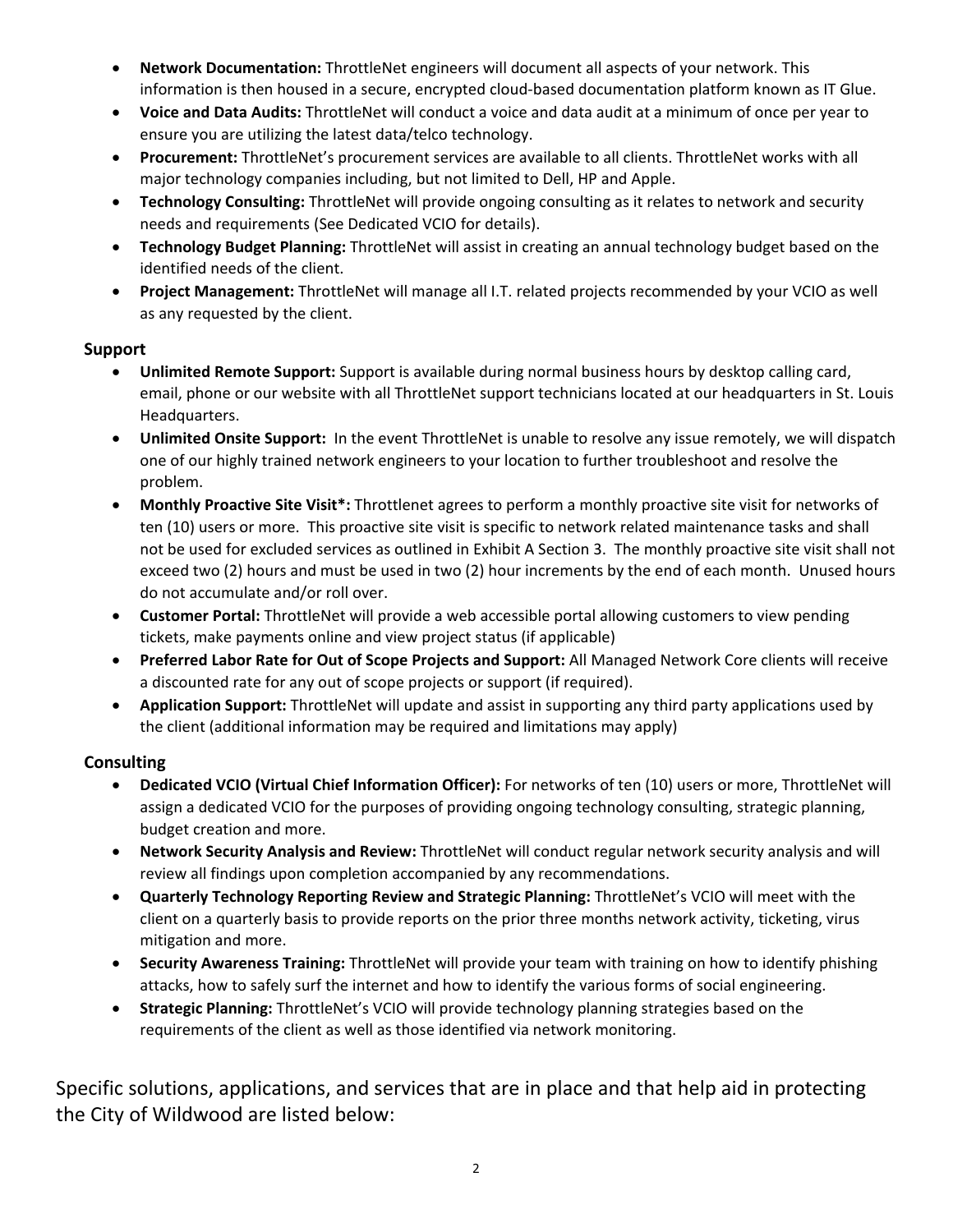## **Firewall – Sonicwall TZ 400**

- Advanced Gateway Security Suite Active subscription in place
	- o Complete network security solution
	- o ICSA‐certified gateway anti‐virus and anti‐spyware protection
	- o Cutting‐edge IPS technology
	- o Application intelligence and control
	- o Content filtering
	- o 24x7 support with firmware updates and hardware replacement
	- o Multi‐engine network sandbox featuring SonicWall RTDMI
	- o Botnet protection
	- o GEO‐IP filtering capability

### **Backup and Disaster Recovery – Datto device solution with cloud replication**

- Datto SIRIS 4 P4000 Backup and Disaster Recovery device
	- o Automated, verified backups stored locally
	- o Incremental backups that run throughout the day
	- o Nightly verification of successful backups
		- **IMage based backups are mounted as a virtual machine**
		- Virtual Machines is booted to login screen
		- **Screenshot is taken of successful boot**
		- **EXECTE:** Screenshot is to verify that backup is accessible if needed
	- o Offsite Cloud Replication of all backups
	- o Mandatory 2FA for the cloud‐based administration portal
- Recover from any disaster
	- o Backups able to be restored instantly
		- **Locally or in the cloud**
		- Image-based backed up server can be ran virtually on device
		- Image-based backed up server can be ran virtually in the cloud
- Defense against crypto/ransomware
	- o Inverse Chain Technology
		- Allows for every incremental snapshot to be a fully constructed recovery point
	- o Cloud Deletion Defense
		- Provides the ability to regain access to deleted cloud snapshots in the event a local agent is mistakenly or maliciously deleted

### **End User and Device Protection**

- Webroot Business Endpoint Protection
	- o Zero‐day malware and AI‐based advanced threat protection
	- o Automatically deployed to new computers
	- o Automatically creates tickets if infection found
	- o Cloud‐based management and updates
- Thirdwall
	- o Deployed to all endpoints
	- o Monitors for crypto‐like behavior
		- If detected, system network access is locked down
			- This prevents further spread of infection
		- **Ticket automatically created with Throttlenet**
	- o Can be used to block installs of blacklisted software
	- o Can block services like the Windows Store and Apple App Store
	- o Can be used to configure local accounts and OS security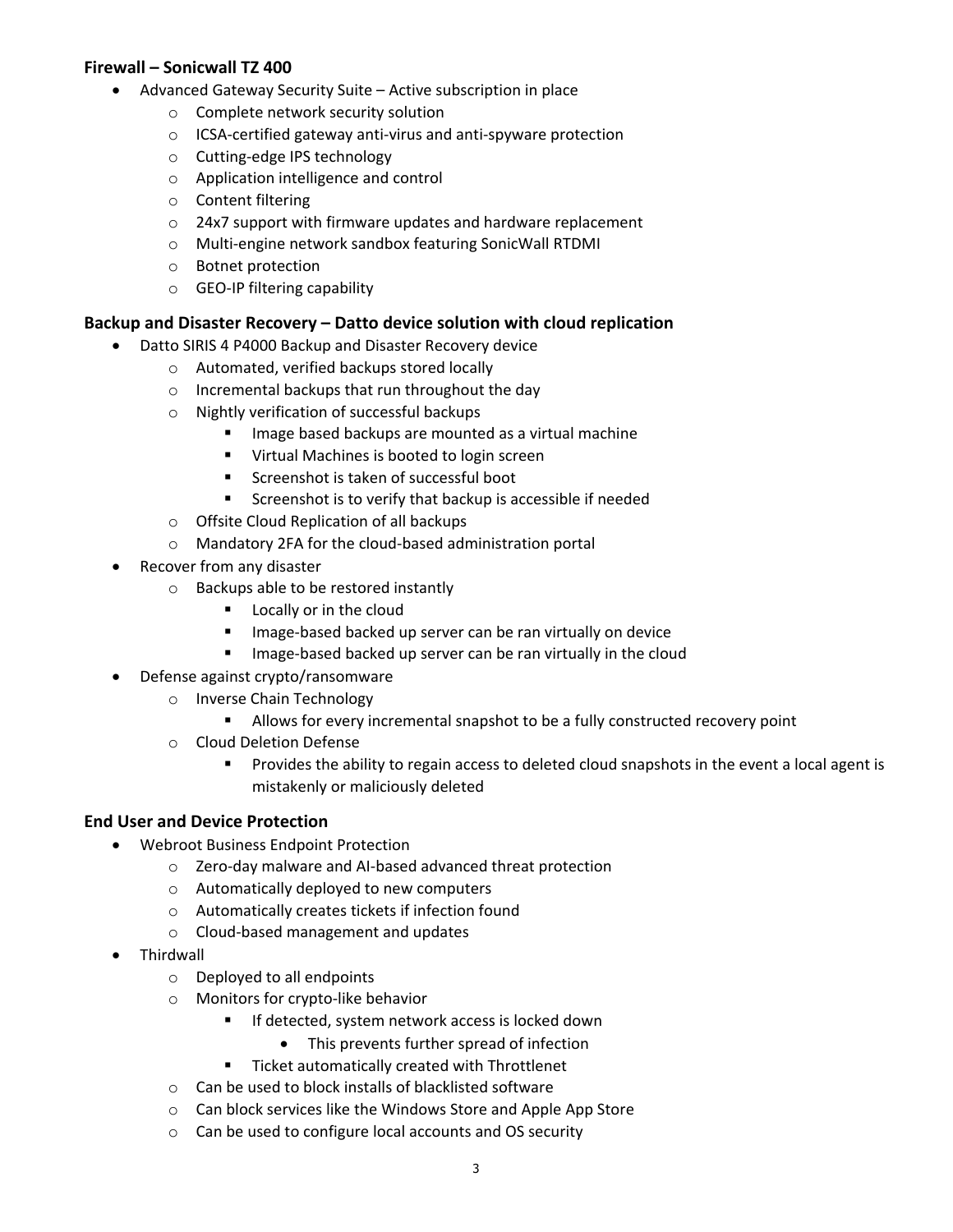- Quad9
	- o DNS recursive service for security and high privacy
	- o Internet traffic is routed through this DNS service
	- $\circ$  Provides real-time filtering to ensure that websites are safe from malware or other threats
		- Nefarious sites are automatically blocked from being accessed
- Huntress
	- o Advanced heuristic behavior analysis
	- o Captures, collects, and analyzes for potential threats
	- o Human ThreatOps team reviews any found threats
		- Once a threat is confirmed a remediation solution is provided
- Barracuda Essentials Email Security with ATP
	- o Cloud‐based protection for email from spam, viruses, malware, and phishing
	- o Protection against denial‐of‐service attacks on mail server
	- o Advanced Threat Protection with full‐system emulation sandbox
	- o Agentless email encryption
	- o Link and URL protection against typosquatting

# Available services that would help to further protect your network:

- Office Protect
	- o Increase the security of your Microsoft Office 365 environment
	- o Monitoring and Alerts 24/7
		- Any change to your security policy
		- **Accounts being accessed from unknown devices or IP**
		- **Suspicious mailbox activities**
- Datto SaaS for Microsoft Office 365
	- o Third‐party backup solution for your Microsoft Office 365 environment
	- o Microsoft promotes a 'shared responsibility' model meaning they ensure they will not lose your data
		- **They make no guarantees to be able to restore data that was lost due to:** 
			- Accidental deletion
			- Malicious deletion
			- Ransomware or other types of data loss
	- o Provides a trusted backup solution for Microsoft Office 365
		- Automated 3x daily backups with capability for additional as needed
		- Fast and effortless restore, can even restore to a different O365 user account
		- Retain inactive User data for as long as you need it
		- Ransomware protection
			- Roll back cloud-sync'd data to a time before ransomware attacks
		- Protects Exchange, OneDrive, SharePoint and Teams
- KnowBe4
	- o Security awareness training and simulated phishing attack testing
	- o Industry's best provider of security awareness training phishing simulations

I believe that I've covered everything in place currently. If it is found that I overlooked something you have my apologies.

Thanks!